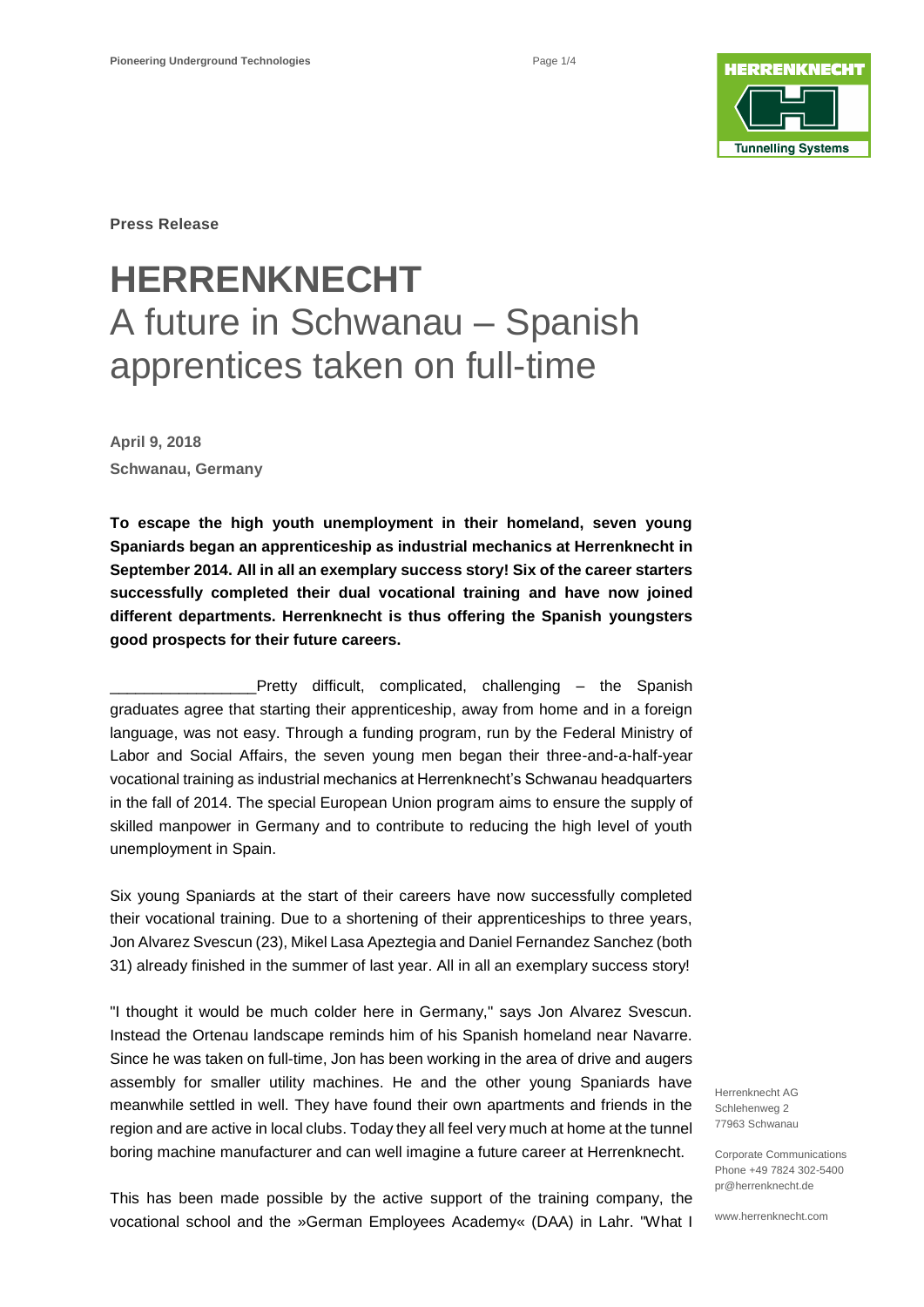

found particularly good about the apprenticeship was that all the trainers always took the time to answer questions and explain everything exactly," says Daniel Fernandez Sanchez. "We received a lot of help from teachers, work colleagues and Head of Training Klaus Himmelsbach." Right at the beginning of the apprenticeship, for example, the Spanish-speaking Herrenknecht employee Paloma Nieto helped with German lessons and translated the content. Learning the language quickly was the basic prerequisite for the Spanish trainees to be able to follow the technical instruction. The vocational training School in Lahr had divided the class for optimal support and adapted teaching contents to the needs of the foreign-language apprentices.

In addition to school education, an intensive pedagogical guidance was very important. As part of the support during training, the DAA organized integration programs such as group leisure activities or company visits, and offered special exam preparation assistance. The EU-supported trainees also benefited from additional teaching units in German and job-related technical knowledge. "The intensive support of foreign-language trainees was a big challenge. It was, however, a great and very intensive time for all of us and we are glad that all six of them have successfully completed their apprenticeship ", says Doris Adler from the DAA.

The junior employees were particularly pleased that the dual training system in Germany allowed them to gain lots of specialist knowledge and practical work experience. They are all proud of their qualifications and glad to have opted for an apprenticeship at Herrenknecht. "It's still incredible for me to be here. I come to work every day very satisfied," reports 24-year-old Alberto Salvarria Munoz. "I'd be really pleased if I get sent to Spanish jobsites in the near future."

Herrenknecht is one of the largest training companies in the region, with around 160 apprenticeships per year at the Schwanau location and a 2,000 square meter training workshop equipped with state-of-the-art machinery. At the same time, the company puts an emphasis on supporting international junior staff. For example, five refugees from Syria, Gambia and Guinea have started their apprenticeship at Herrenknecht in autumn 2017 and get attractive prospects for their future careers.

> Herrenknecht AG Schlehenweg 2 77963 Schwanau

Corporate Communications Phone +49 7824 302-5400 pr@herrenknecht.de

www.herrenknecht.com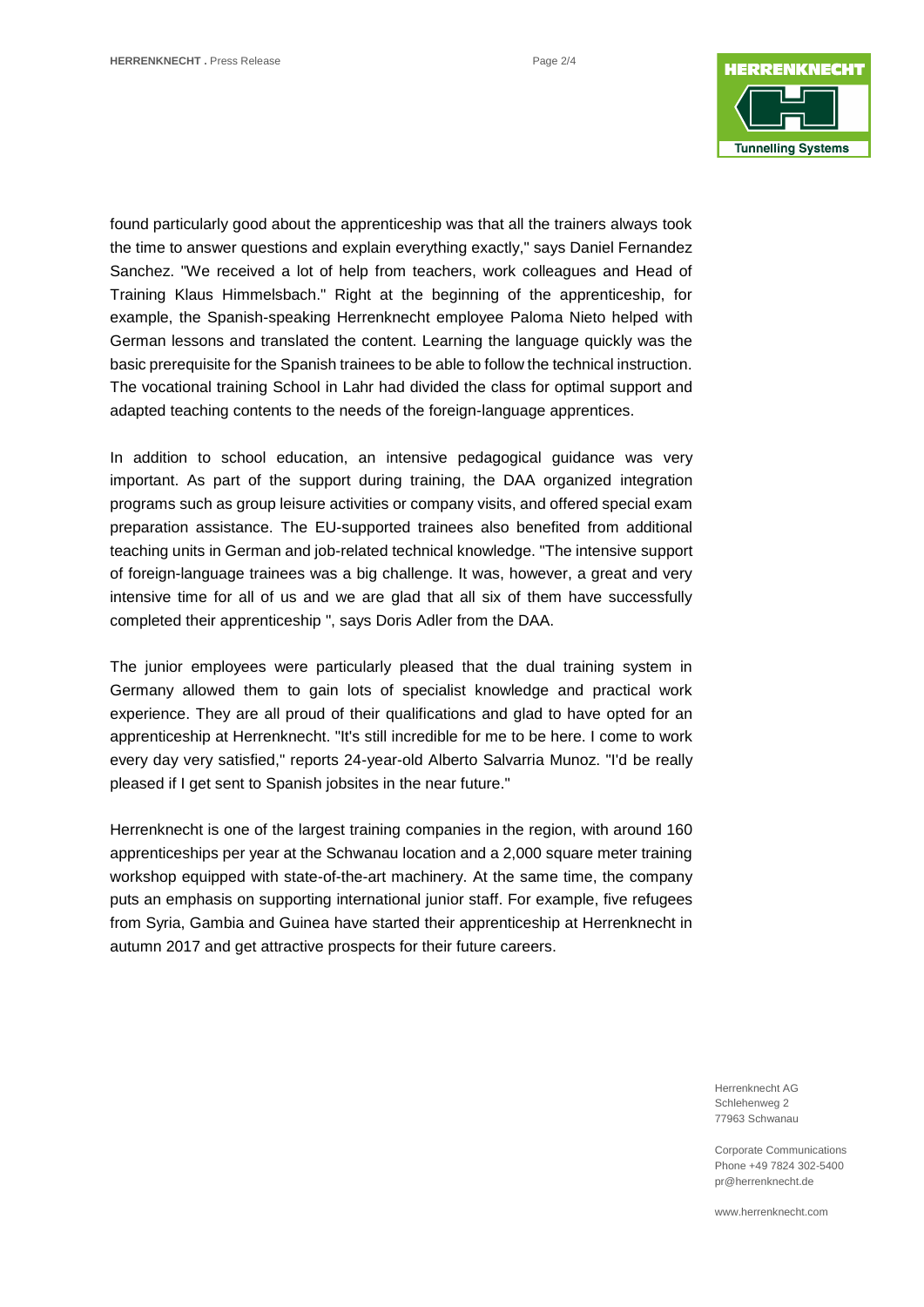

## **Photos A future in Schwanau – Spanish apprentices taken on full-time**



#### Photo 1

Through an EU funding program, in 2014 seven Spaniards began an apprenticeship as industrial mechanics at Herrenknecht. In the meantime, six young men have completed their vocational training and have been taken on in various departments at the tunnel boring machine manufacturer's headquarters in Schwanau. (Not in the photo: Daniel Fernandez Sanchez)



#### Photo 2

"What I found particularly good about the apprenticeship was that all the trainers always took the time to answer questions and explain everything exactly," says Daniel Fernandez Sanchez, here in front of two TBMs for Los Angeles at the Herrenknecht plant. "We received a lot of help from teachers, work colleagues and Head of Training Klaus Himmelsbach."



### Photo 3

The Spanish apprentices gained plenty of practical experience in the state-of-the-art machine park in Herrenknecht's 2,000 square meter training workshop.

> Herrenknecht AG Schlehenweg 2 77963 Schwanau

Corporate Communications Phone +49 7824 302-5400 pr@herrenknecht.de

www.herrenknecht.com